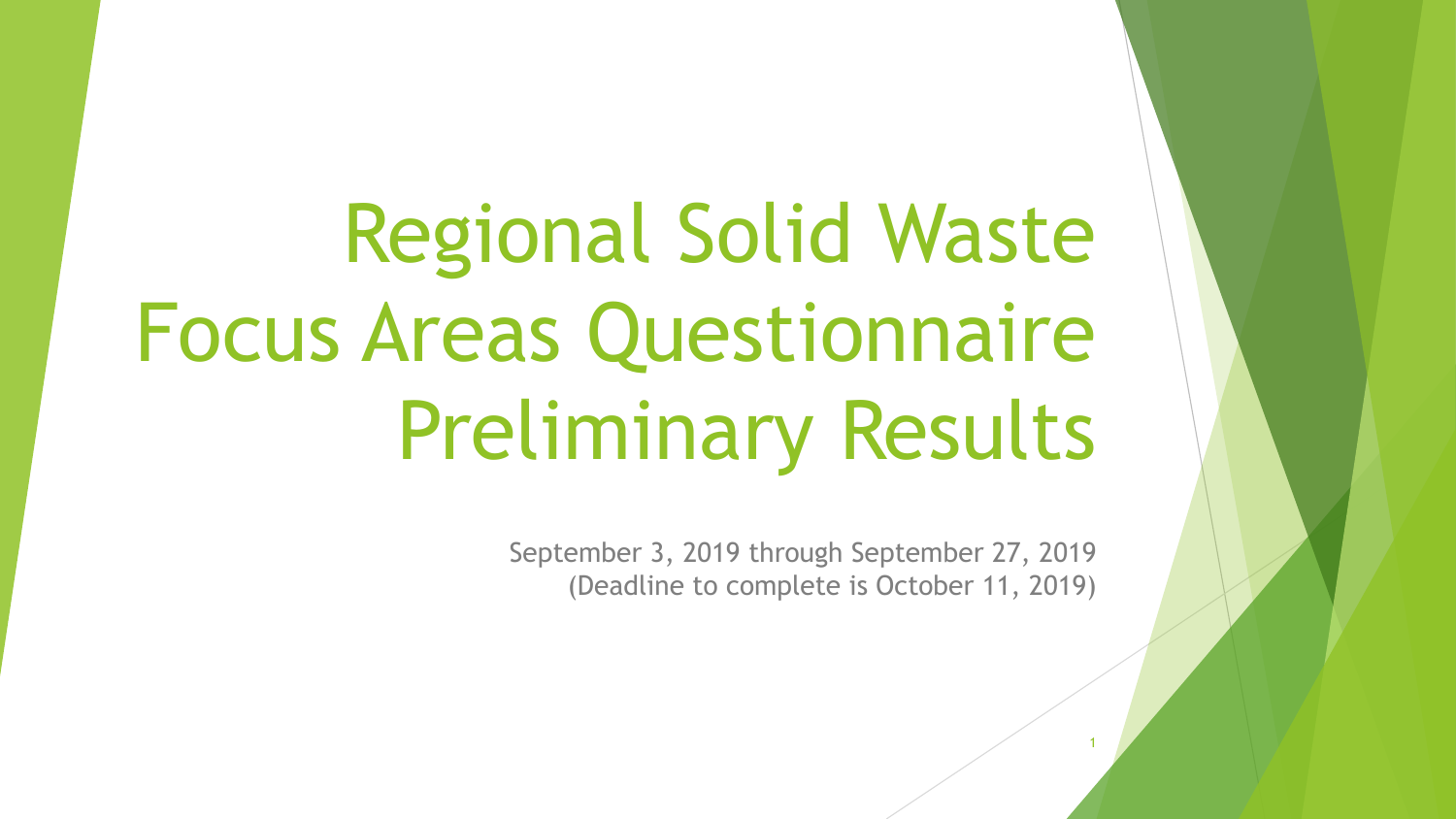### **Overview**

- 48 individual responses
- 44 different respondents:
	- ▶ 42 cities, 2 counties, 2 private sector, and 2 others

### **Respondents**

- Allen
- Alvarado
- Arlington
- Bartonville
- Bridgeport
- Burleson
- Caddo Mills
- Cedar Hill
- Cleburne
- Coppell
- **Dallas**
- Dallas Area Rapid Transit
- Dalworthington Gardens
- $\blacktriangleright$  Decatur
- **Denton**
- Ellis County
- $\blacktriangleright$  Ennis
- Fate
- Fort Worth
- Frisco
- Garland
- General Services Administration - Federal
- Glen Rose
- Grand Prairie
	- Highland Village
	- **Hutchins**
	- Kaufman
	- Kaufman County
	- Keller
	- Lewisville
	- Little Elm
	- Mansfield
	- Mesquite
	- Princeton
	- Providence Village
- Roanoke
- $\blacktriangleright$  Sachse
- Southlake
- **Stephenville**
- United Electronic Recycling
- Waste Connections, Inc.
- **Weatherford**

2

White Settlement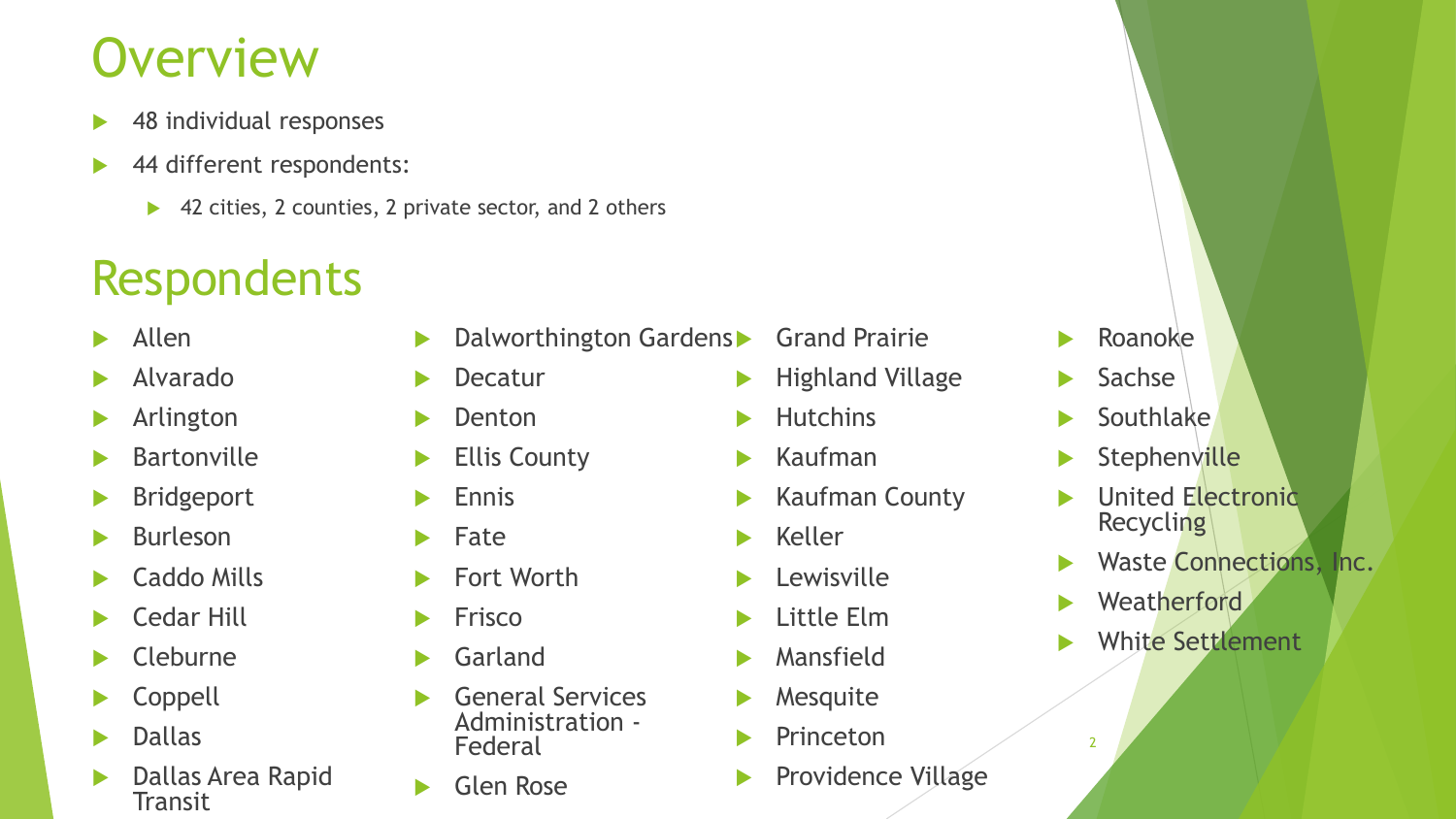### Does your entity offer services for the proper disposal of Household Hazardous Waste?

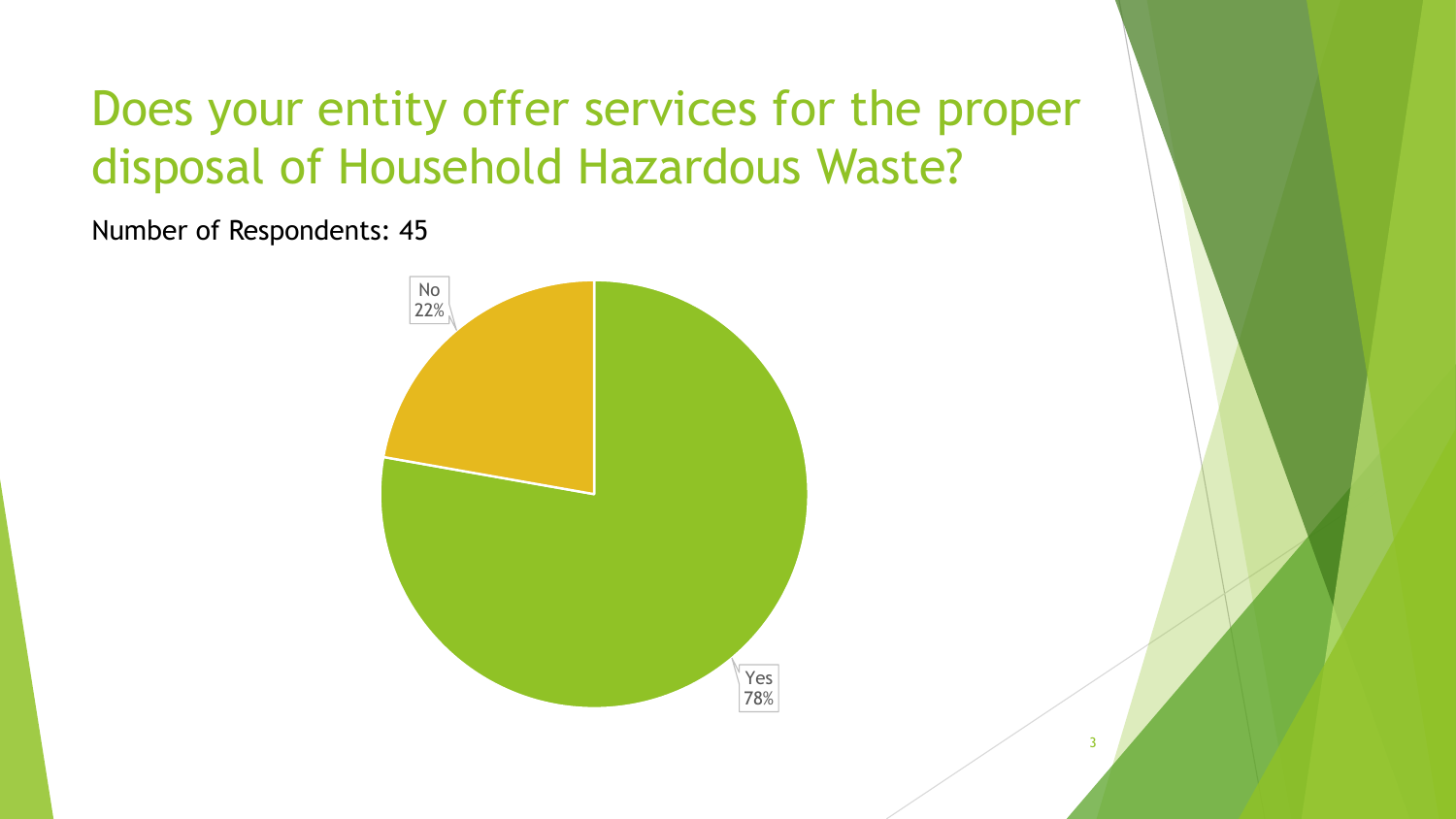### If yes, what services does your entity provide?

#### Entity-operated permanent collection facility 10% Curbside pickup 21% Collection events 23% Partner with another entity - permanent drop off with voucher or proof residency 25% Partner with another entity - collection events 21% 4 Number of Respondents: 35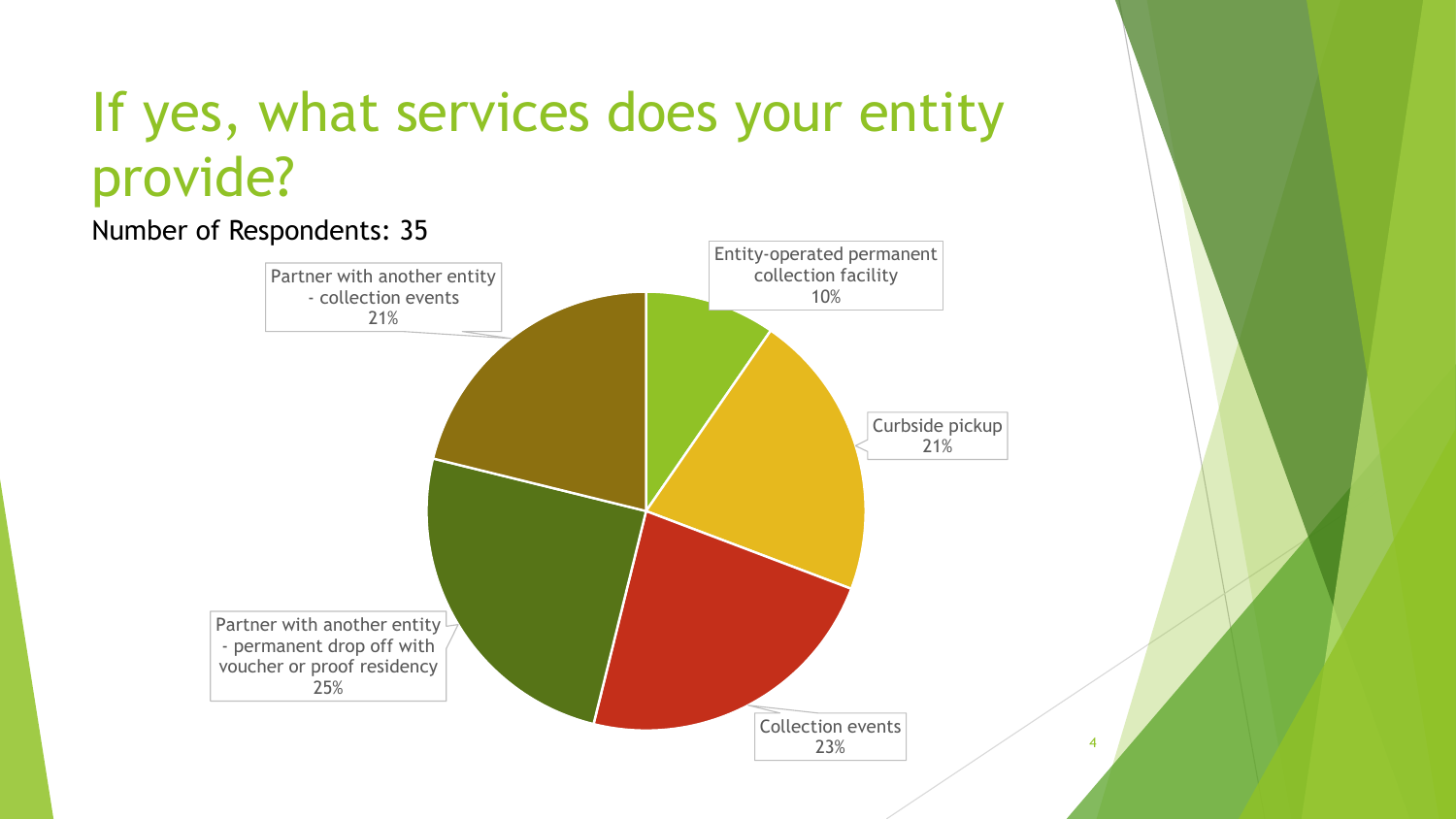# What service provider does your entity use for the proper disposal of HHW?

5

- Black Sheep
- ▶ City of Fort Worth Environmental Collection Center
- Community Waste Disposal
- Dallas County Home Chemical Collection Center
- Green Planet
- HHW Solutions
- Knox Waste
- Safety Kleen
- Stericycle
- Visions Paint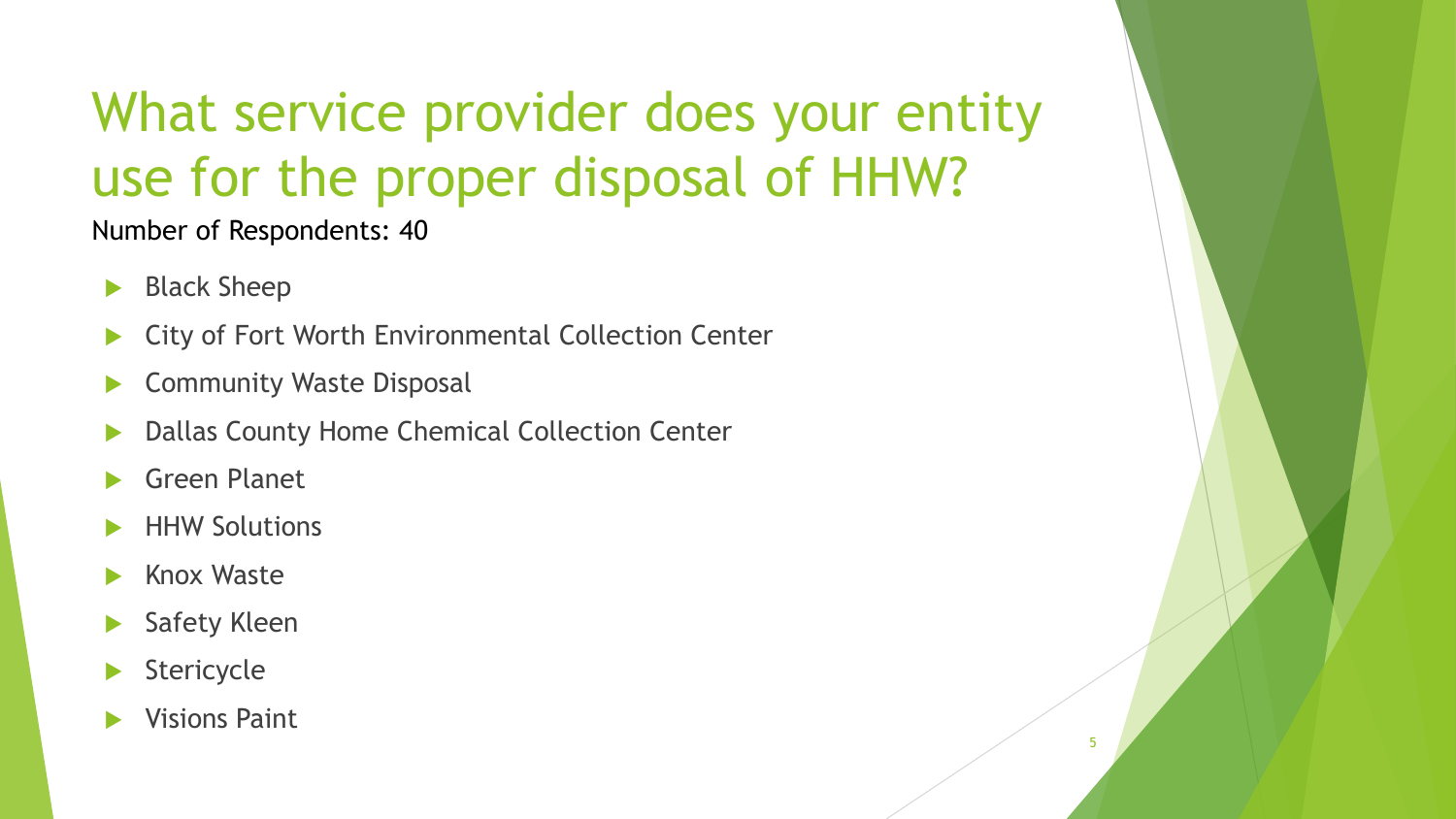# Does your entity offer services for the proper disposal of used electronics?

Number of Respondents: 44



6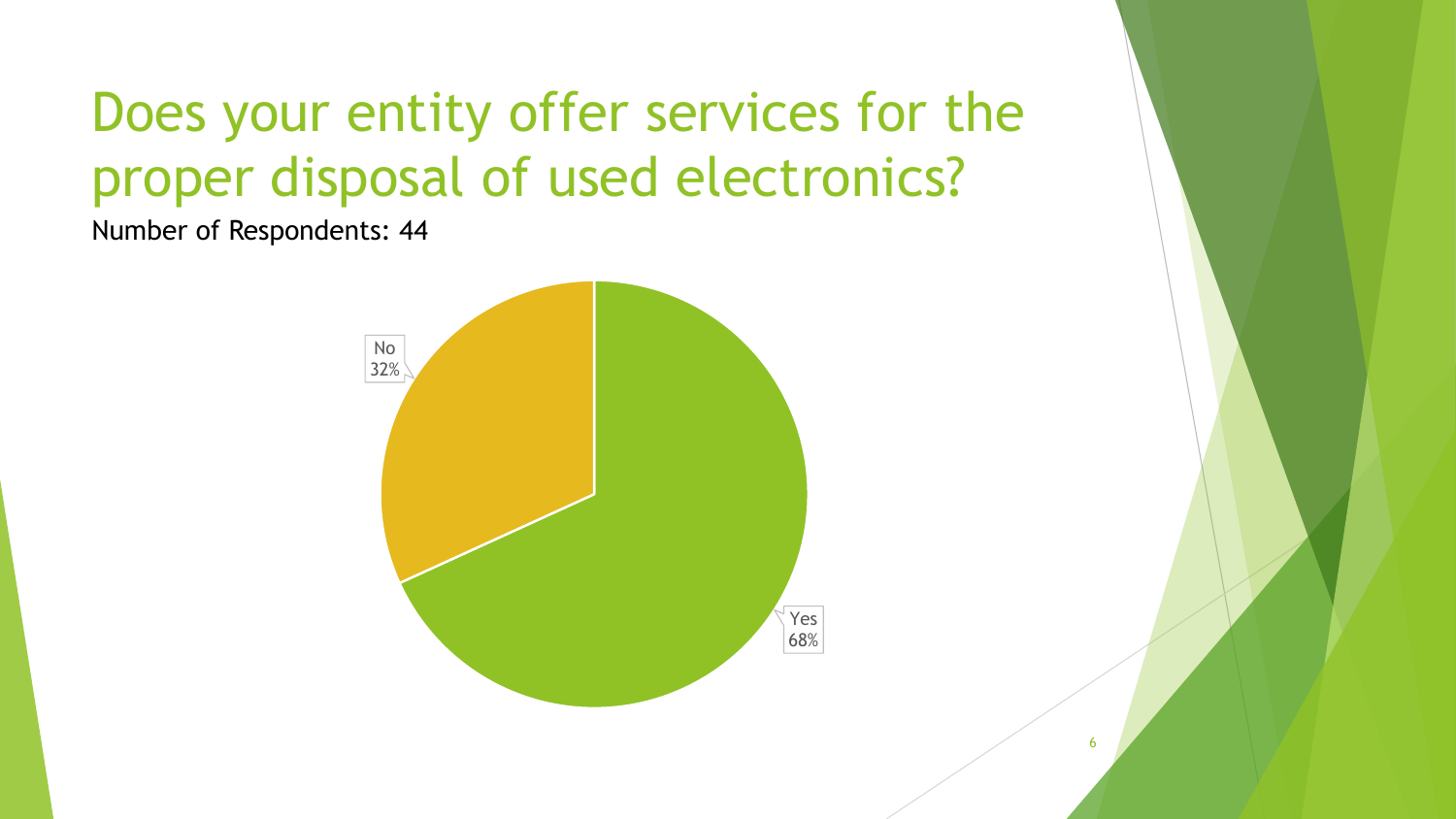## If yes, what services does your entity provide?

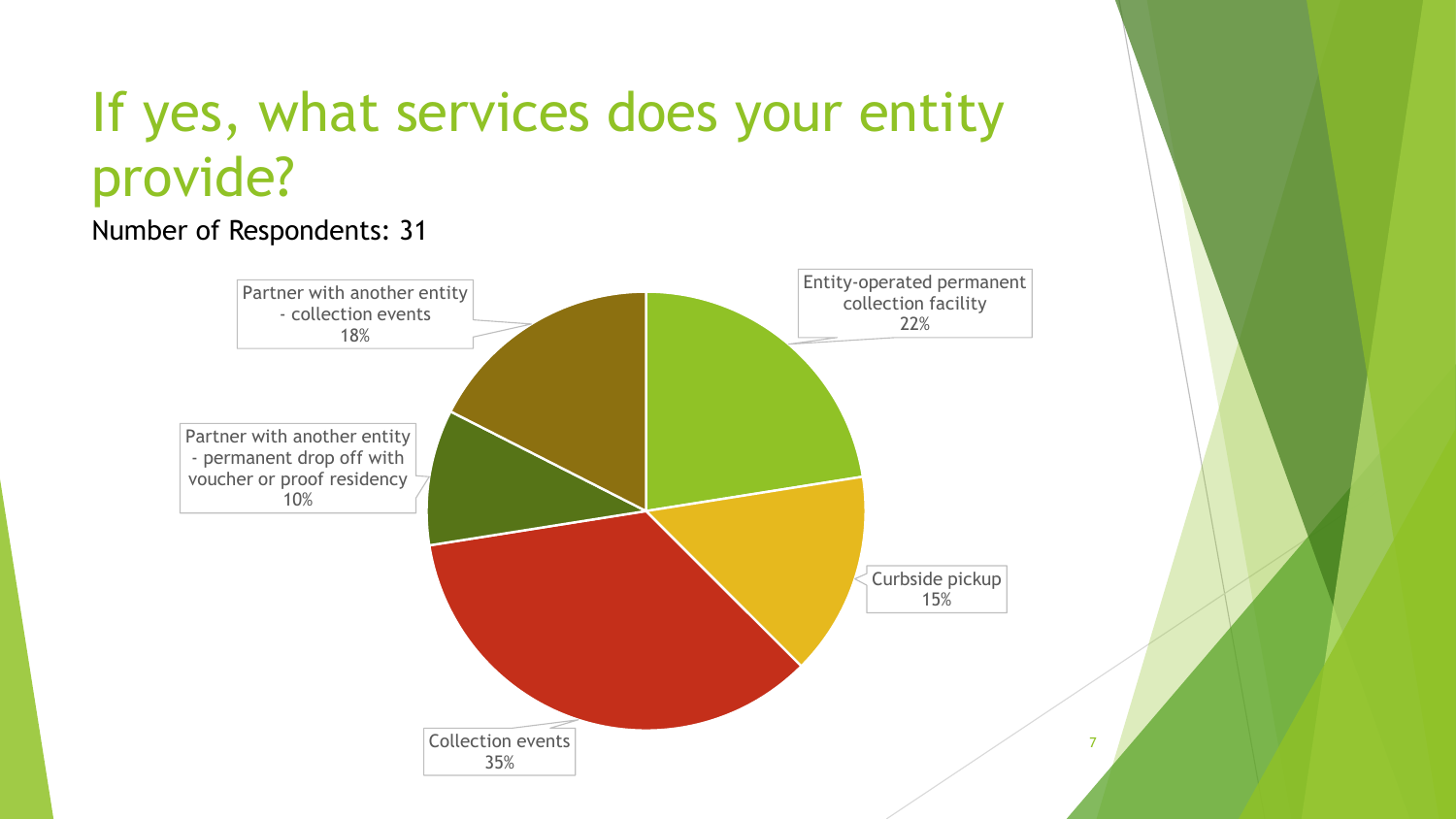# What service provider does your entity use for the proper disposal of HHW?

- Commodity Recycling Solutions, LLC
- Community Waste Disposal
- DFW Reclaimers
- Echo Environmental
- Electronic Recycling Inc
- **Goodwill**
- Innovative Electronics Recycling, LLC
- Republic Services
- Re-Teck
- Texas Recovery Systems
- UNICOR
- United Electronic Recycling
- Universal Recycling Technologies
- Verde Tech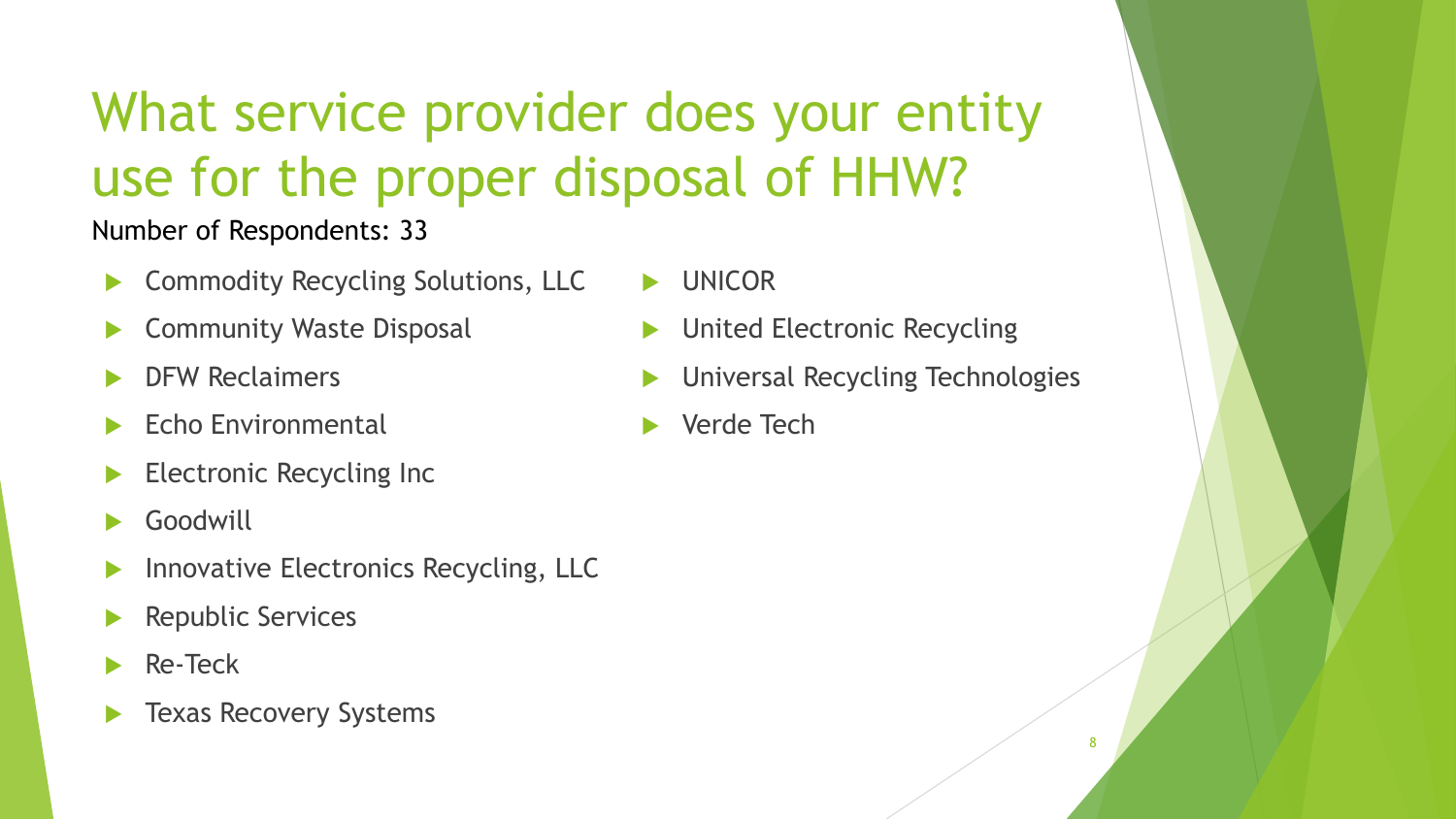# Does your entity offer services for the proper disposal of tires?

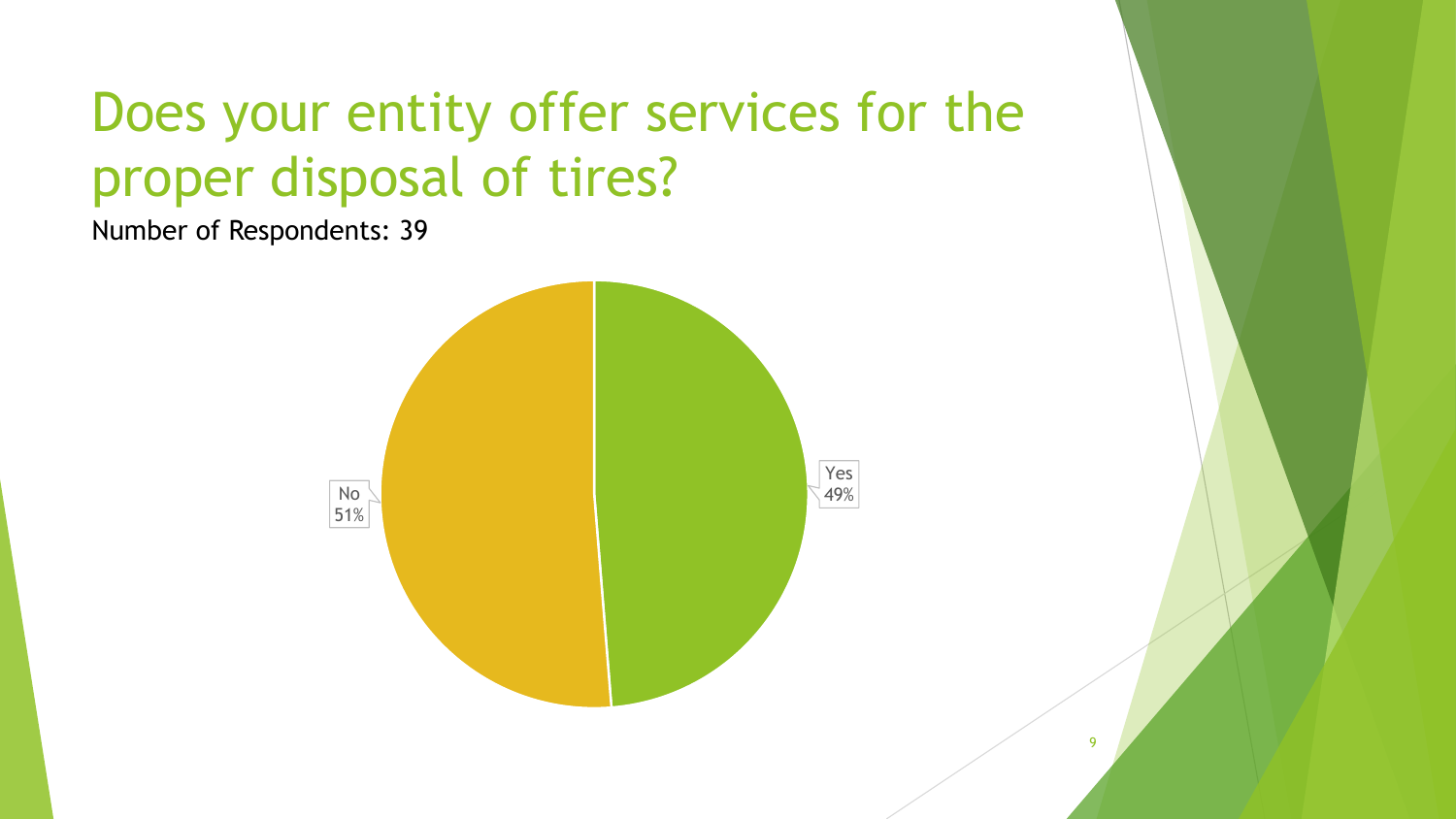### If yes, what services does your entity provide?

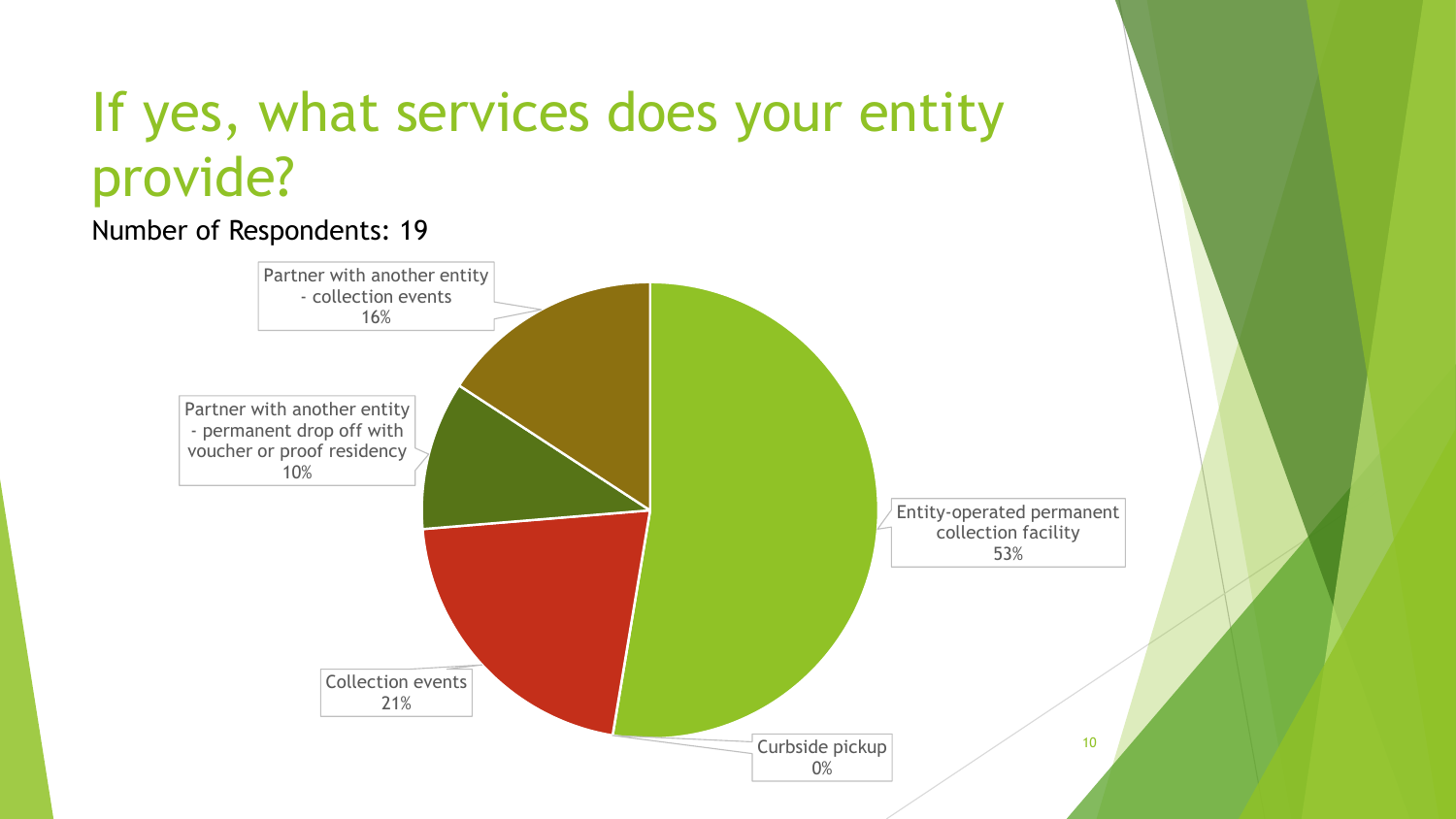What service provider does your entity use for the proper disposal of tires?

#### Number of Respondents: 28

- All American Tire
- Community Waste Disposal
- Frontier
- Liberty Tire

#### Other comments:

- Entity will pick them up if they are illegally dumped.
- Entity's transfer station, landfill, and code enforcement pays for the proper disposal of illegally dumped tires.
- Logan & Son Tire NTMWD contract
- Republic Services
- Unknown

 Passenger tires can be taken to the landfill and the Northwest Transfer Station (limited to 6/year/resident).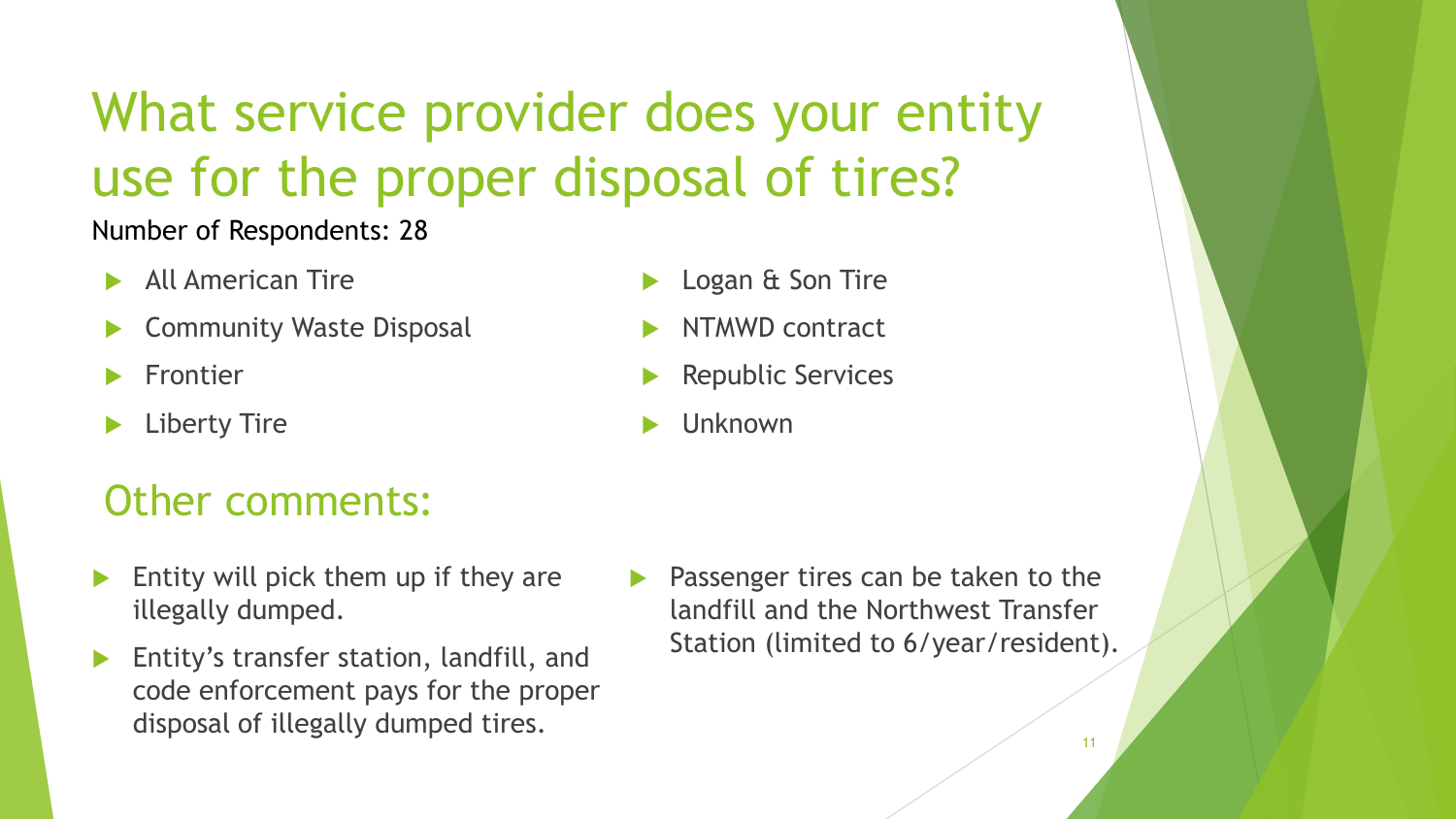### Please rank the locations where dumping sites are most frequently found.

#### Number of Respondents: 39

- 1. Side of the road
- 2. Abandoned lots
- 3. Public spaces
- Waterways (e.g. creek, river, lake shore, etc.)
- 5. Private property
- 6. Parks
- 7. Other
	- Responses: County roads, parking lots, rural areas, dumpsters, TxDOT Right-of-Ways

On average, how many illegal dump sites does your entity clean up per month? Number of Respondents: 39

- Range: 1 to 100 dump sites/month
- Average: approximately 9 dump sites/month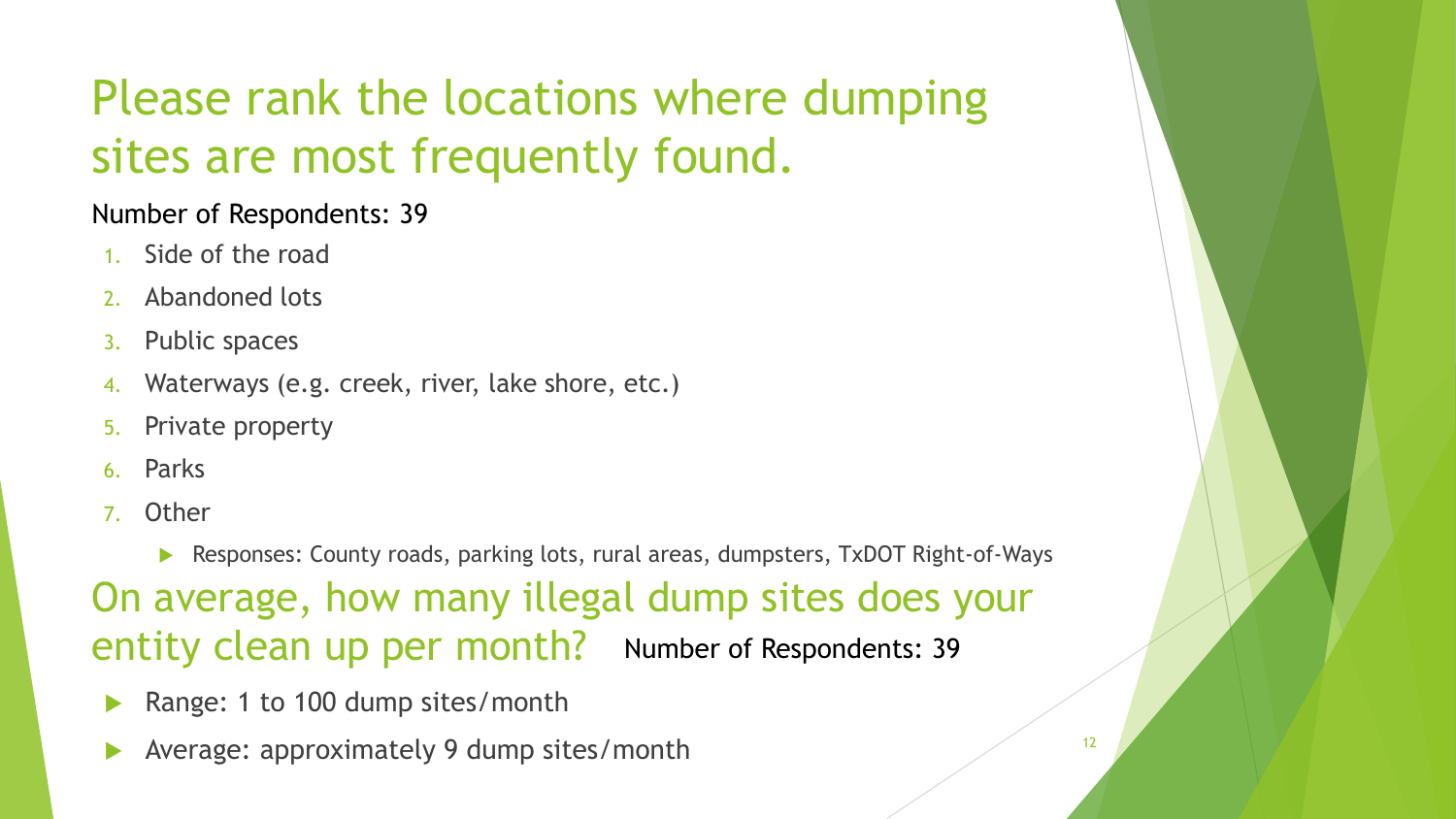### Did your entity participate in the Regional Recycling Survey and Educational Campaign?

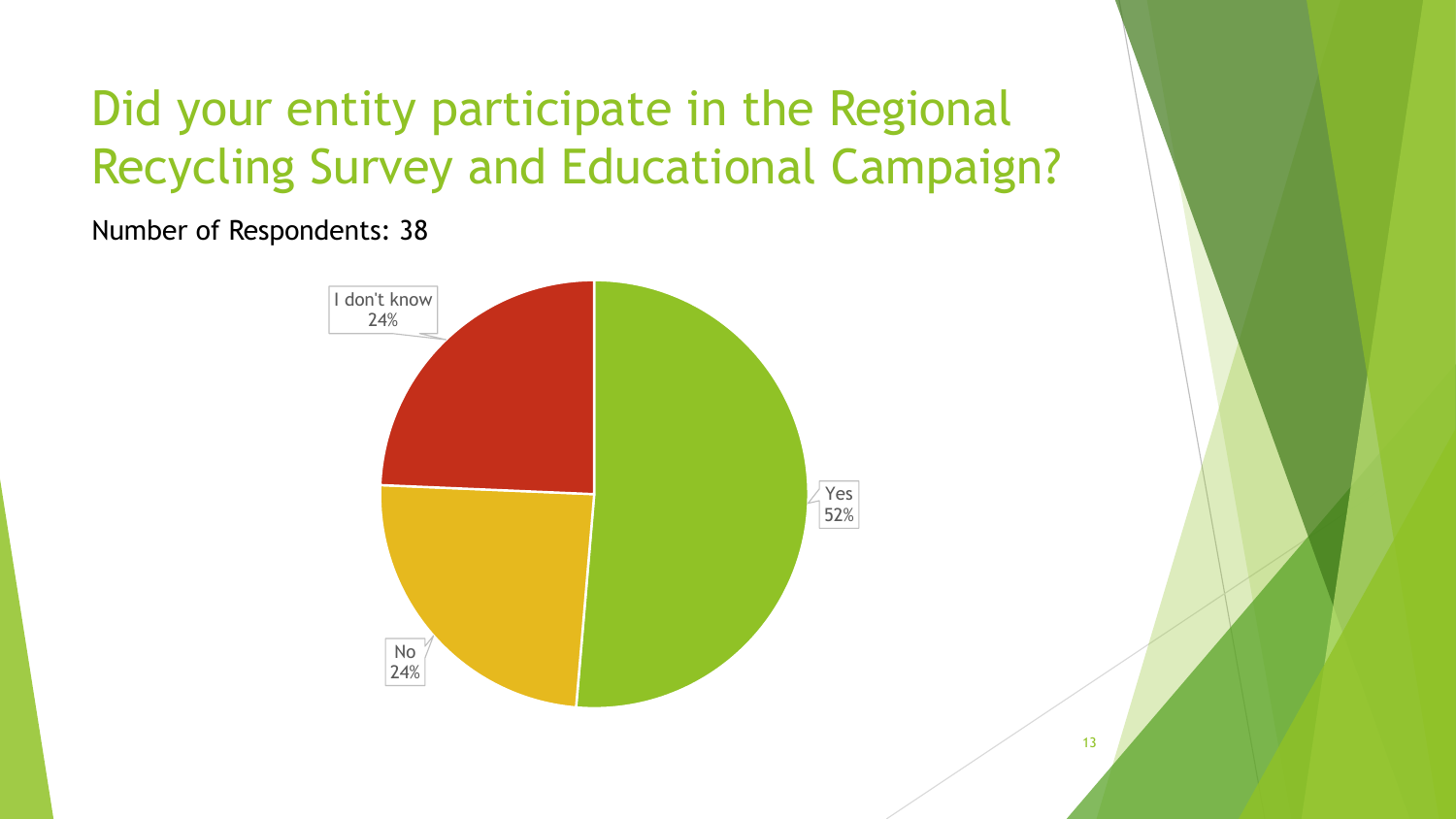# If yes, what aspects did your entity participate in?

#### Number of Respondents: 19

Participated on the Project Advisory Group

Participated in the Waste Audit

Provided a response to the Re-TRAC Recycling Survey

Downloaded and used the "Amplification Kit"

Downloaded and used the educational campaign deliverables developed by the Recycling Partnership

Promoted the "Do You Know What to Throw?" Quiz

Requested free printed educational materials

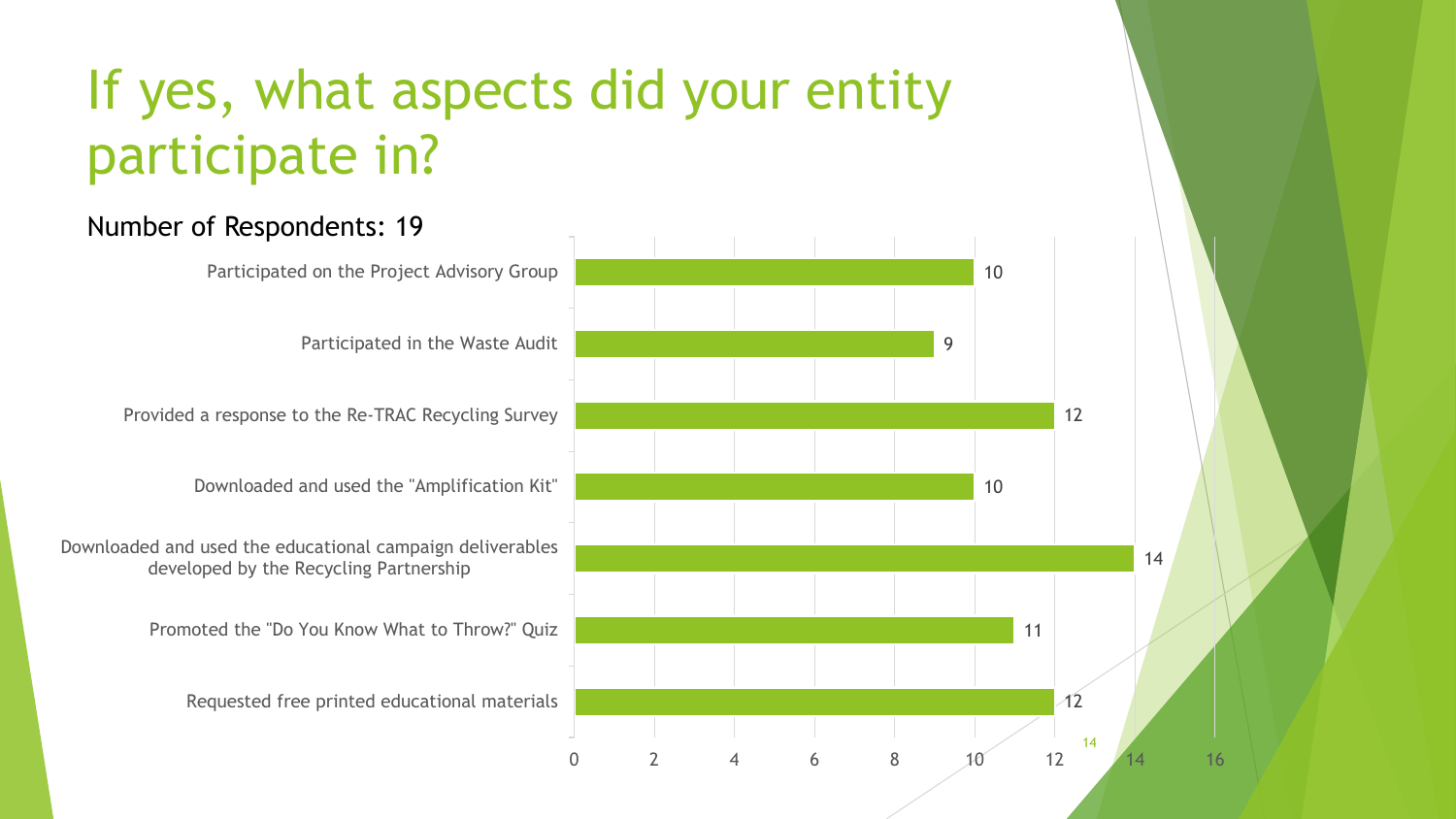# How does your entity conduct outreach to residents about solid waste issues?